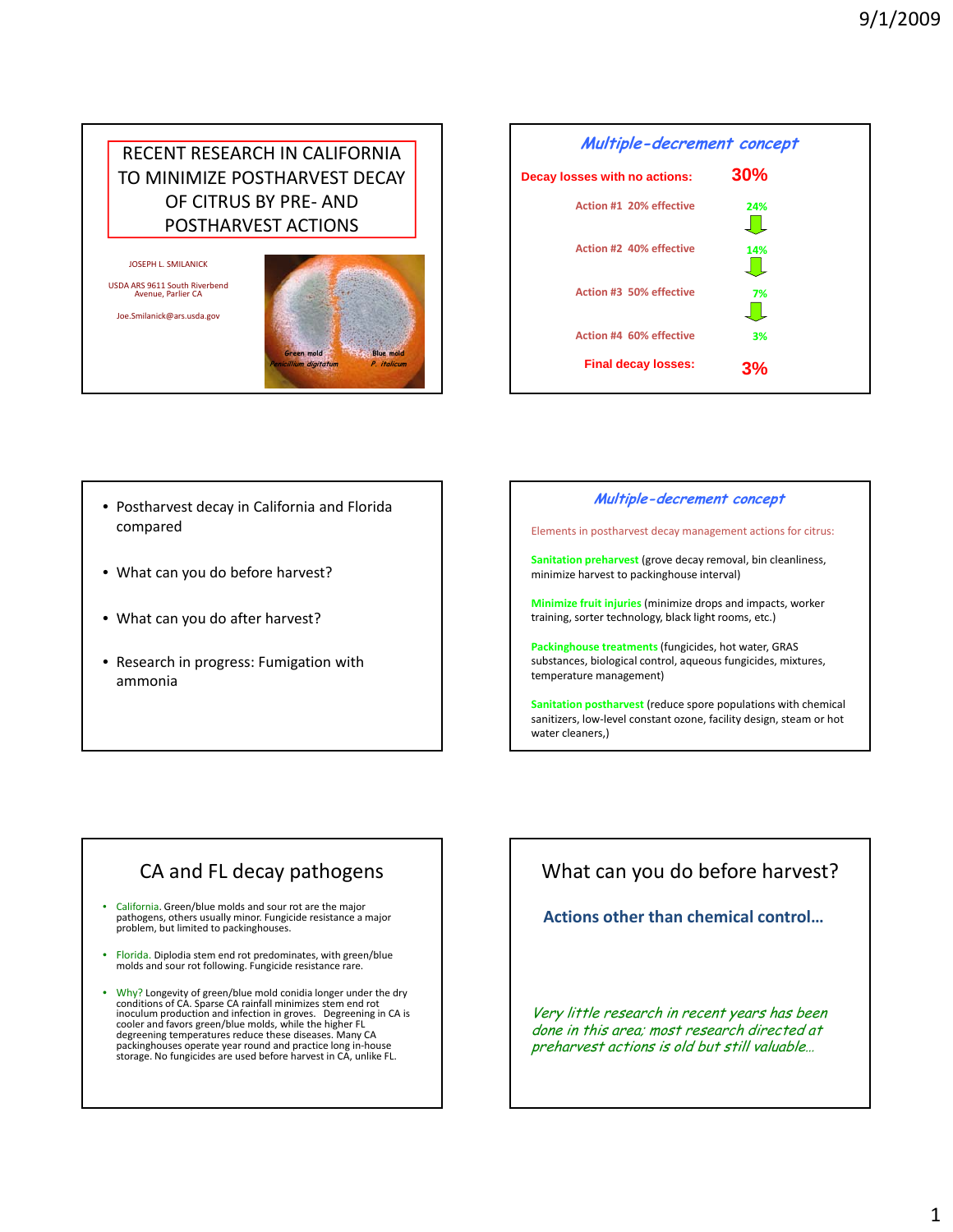

"It was an exception to find a grader who could see and throw out an orange showing slight mechanical injury. It is probable 95% of the fruit injured in handling is included in the packed fruit." **Powell, <sup>1908</sup> California**



**"The most common type of injury was made by … the clippers … many were injured by stem punctures, while others showed scratches from thorns. Other common … injury… were from gravel and twigs in the bottom of boxes and cuts by the finger nails of the pickers." Powell, 1908 Riverside, California**

- "... it is now accepted without question that the elimination or reduction of the mechanical injury of the orange is one of the largest problems that the California citrus‐fruit grower and packer have to overcome." **Powell, 1908**
- "The very foundation of decay control is careful handling; in fact, there is no substitute for it." **Winston, <sup>1949</sup> Florida**
- "It has been observed by many that this fungus can only infect citrus fruit through an injury. …as early as 1921 [they were advised] to use the utmost care ... to avoid any possible injury to the fruit." **Christ, <sup>1966</sup> South Africa**

- "... In 1905, the average amount of mechanically injured fruit, based on careful inspection of more than 40,000 oranges … was 17%." **Powell, <sup>1908</sup> California**
- "… abundant data … show that by using care in the instruction and supervision of labor not more than 2 or 3% of oranges will be injured in handling the fruit on a commercial scale." **Powell, <sup>1908</sup> California**
- "The excess in net return has been many times greater than the extra cost of careful handling." **Lloyd Tenny, G. W. Hosford, and H. M. White, 1908 Florida**

### **Impact of careful handling on the incidence of postharvest decay on oranges after harvest**

|          | Hand<br><b>Typical</b> |                          |  |
|----------|------------------------|--------------------------|--|
|          |                        | Season graded commercial |  |
| 1906 2.9 |                        | 22.9                     |  |
| 1907     | $-2.1$                 | 18.2                     |  |

Lloyd Tenny, G. W. Hosford, and H. M. White, 1908 Florida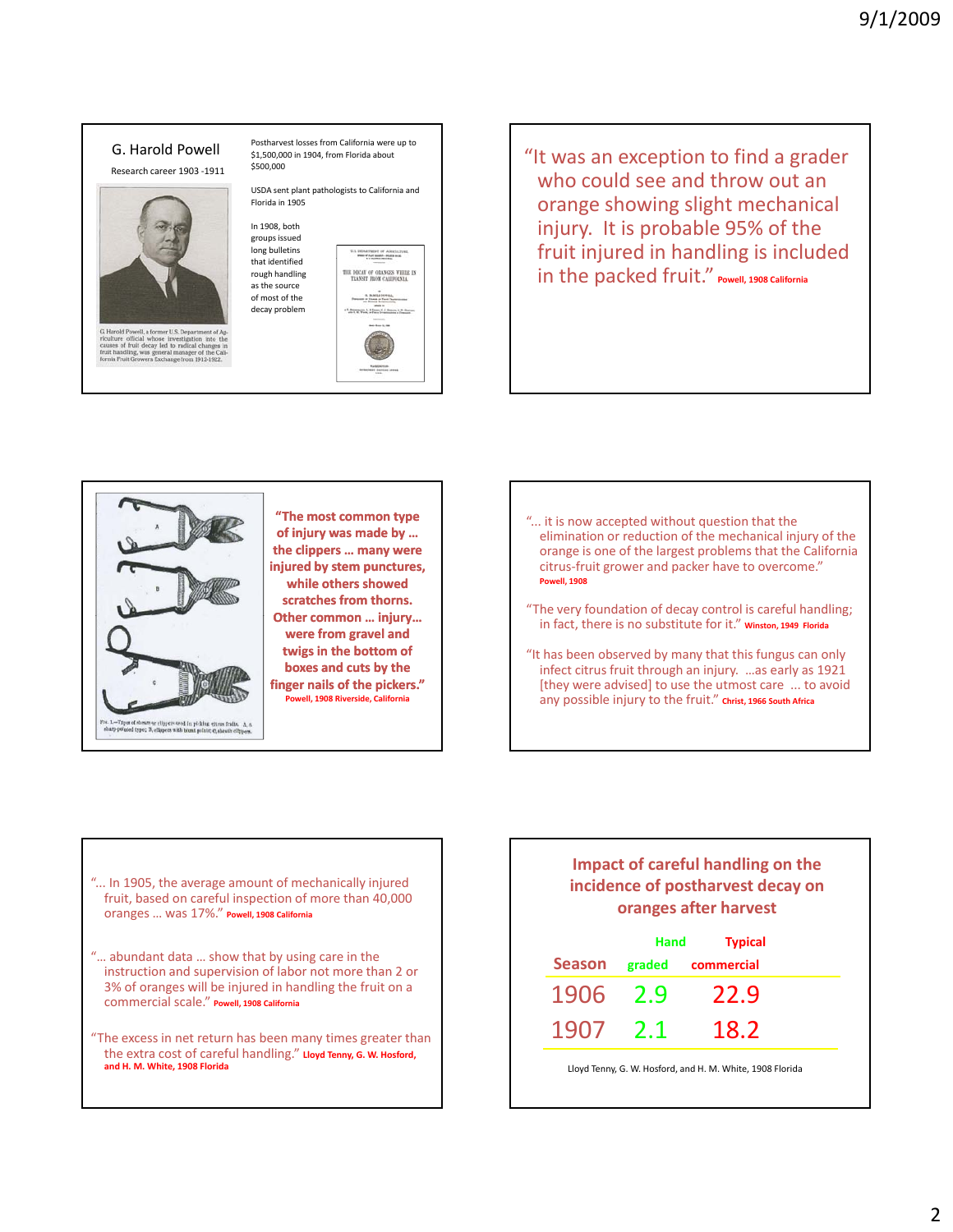## What can you do before harvest?

### **Chemical control**

In repeated tests where fruit were sprayed with fungicides before harvest, Topsin (2 lbs/ac) was consistently reduced subsequent postharvest decay by 80 to 85% in repeated tests and superior to many other fungicides. **Topsin is not registered in California**

At rates that controlled postharvest decay, preharvest applications of potassium phosphite, potassium sorbate, and similar organic acids or GRAS substances have injured the trees or fruit or both.

Syngenta Crop Protection, Inc. is proposing to register Quadris Top・ (difenoconazole FRAC group 3 + azoxystrobin FRAC group 11) for preharvest use on citrus to retard postharvest decay. Imazalil is in the same FRAC group as difenoconazole, so efforts to minimize the development of resistant isolates will be particularly important.

| was completed    | Year | Treatment      | Green mold (%) | Reduction in losses (%) |
|------------------|------|----------------|----------------|-------------------------|
|                  | 2005 | Control        | 3.20           | 81                      |
| in 2004, pre-    |      | Topsin 2 lb/ac | 0.60           |                         |
| harvest use of   |      |                |                |                         |
|                  | 2005 | Control        | 84.5*          | 85                      |
| Topsin remains a |      | Topsin 2 lb/ac | $12.9*$        |                         |
| reliable         |      |                |                |                         |
|                  | 2006 | Control        | 98.9*          | 86                      |
| treatment to     |      | Toosin 2 Ib/ac | $13.8*$        |                         |
| control          |      |                |                |                         |
|                  | 2007 | Control        | 1.95           | 72                      |
| postharvest      |      | Topsin 2 lb/ac | 0.55           |                         |
| green mold       | 2008 | Control        | 20.99          | 83                      |
|                  |      | Topsin 2 Ib/ac | 3.53           |                         |
|                  |      |                |                |                         |
|                  | 2009 | Control        | 4.51           | 93                      |
|                  |      | Topsin 2 Ib/ac | 0.33           |                         |

#### Review and update on pre-harvest use of Topsin

Table 1. Green mold incidence on Navel oranges and its percent reduction as a result of preharvest application of different fungicides. Fruit were harvested one week after application, inoculated with  $P$ . digitatum isolate M6R, degreened for three days at  $20^{\circ}$ C and 5  $\mu$  l/l ethylene, then stored at  $10^{\rm o}{\rm C}$  for one additional week.

| Treatment | Green mold incidence (%) <sup>a</sup> | Reduction in green mold $(\%)$ | <b>Class</b> |
|-----------|---------------------------------------|--------------------------------|--------------|
| Control   | 98.9 a                                |                                |              |
| Switch    | 95.8 <sub>b</sub>                     | 3.1                            | contact      |
| Pristine  | 92.0 <sub>b</sub>                     | 7.0                            | contact      |
| Headline  | 89.4c                                 | 9.6                            | contact      |
| Abound    | 79.0 d                                | 20.1                           | contact      |
| Topsin    | 19.2 e                                | 80.6                           | systemic     |

**EXECUTE 1972** 1972<br> **EXECUTE:**  $\frac{197.2 \text{ e}}{1000 \text{ e}}$  by unlike letters differ significantly by Fisher's least significant<br>
difference ( $P = 0.05$ ). An arcsin transform was applied before ANOVA; actual values are<br>
show





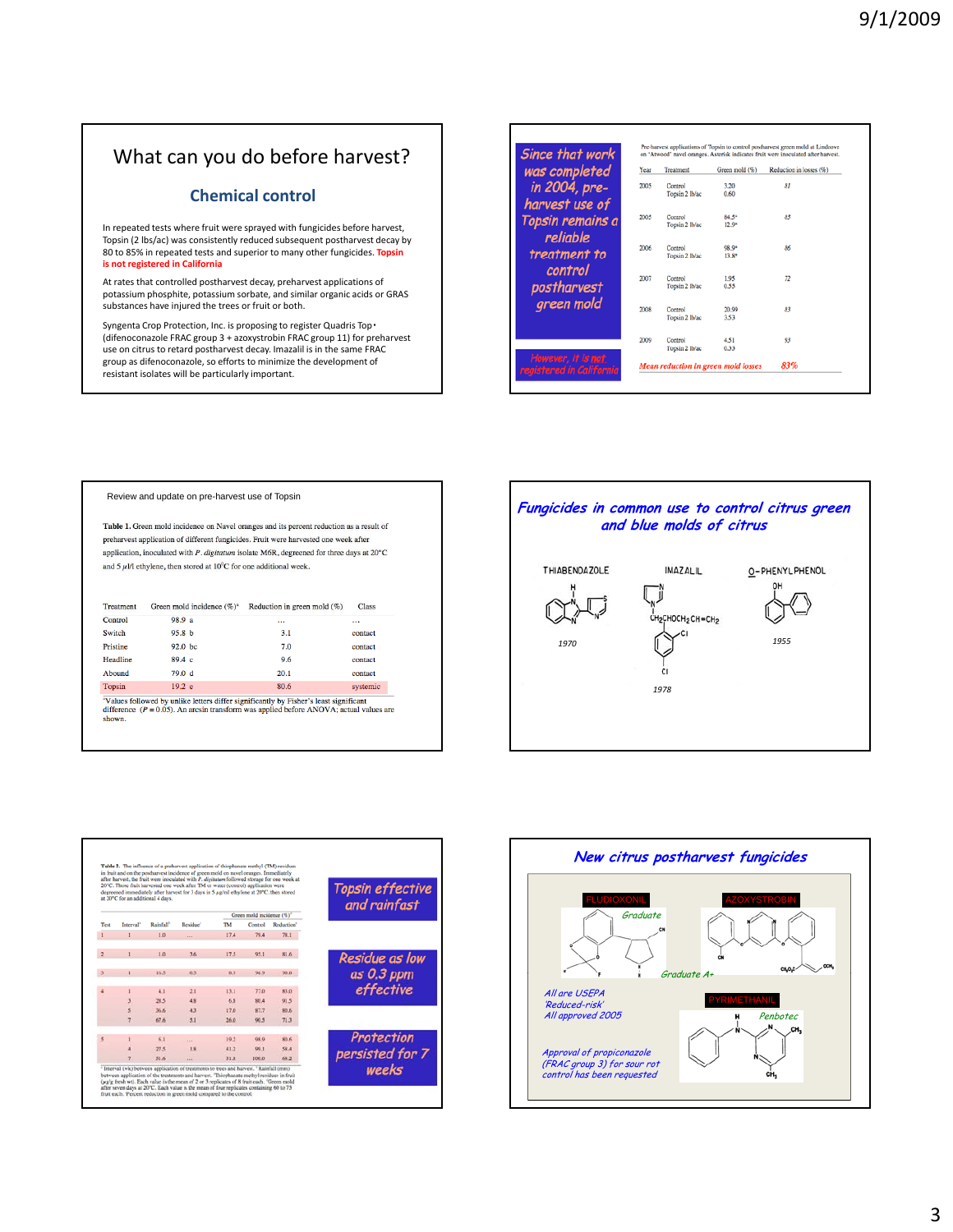| Maximum residue tolerances |  |                           |  |  |  |
|----------------------------|--|---------------------------|--|--|--|
|                            |  | Japan Germany USA   CODEX |  |  |  |

|                                                         |    | "  | --- |   |
|---------------------------------------------------------|----|----|-----|---|
| Pyrimethanil                                            | 15 | 10 | 10  |   |
| Azoxystrobin                                            |    |    | 10  | . |
| Fludioxonil                                             | 10 |    | 10  |   |
| Imazalil                                                | 5  | 5  | 10  | 5 |
| Thiabendazo<br>ıe                                       | 10 | 5  | 10  |   |
| From: USDA FAS mrl database http://www.mrldatabase.com/ |    |    |     |   |



#### Why is the solution heated?

Pathogen inoculum contamination eliminated in fungicide solution

Some decay control by heat alone

Fungicide effectiveness increased

Fruit cleaning improved, better wax<br>deposition and shorter drying time

Often fungicide residues can be reduced

Little line space needed

Residue on fast and uniformly w/o rotary brushing



# What can we put in the tanks?

- Sodium bicarbonate/sodium carbonate ('soda ash')
	- Common food components baking soda Compatible with fungicides, improves their performance
	- Sole 'Organic' option, no residue issues
	- Problems: high pH, weight loss, difficult disposal in some areas, effectiveness can be poor
	- Potassium sorbate
- Very common organic acid food preservative
- Compatible with fungicides, improves their performance – Exempt active ingredient EPA sec25b
- Problems: weight loss, acceptance in Japan, effectiveness can be poor
- Potassium/calcium phosphite
- $-$  Common fungicide for Oomycetes<br> $-$  Registration coming soon
	- Registration coming soon
- Evaluation in progress, effectiveness relatively high<br>- Evaluation in progress, effectiveness relatively high<br>- Problems: cost. weight loss
- Problems: cost, weight loss



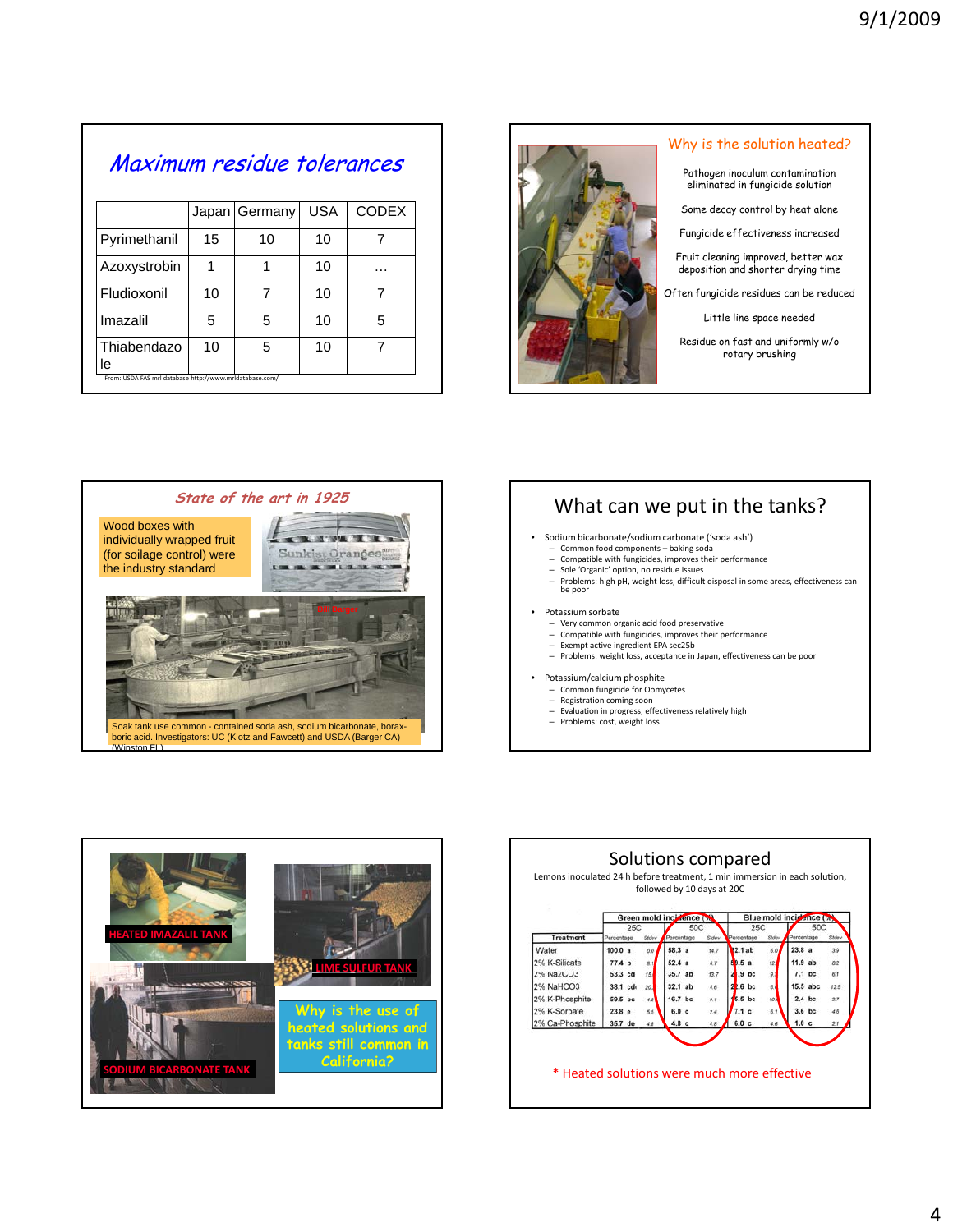



| Soak tank solutions compared                 |                                |                      |                        |  |
|----------------------------------------------|--------------------------------|----------------------|------------------------|--|
|                                              | Sodium bicarbonate<br>Soda ash | Potassium<br>sorbate | Potassium<br>phosphite |  |
| <b>Effectiveness alone</b><br>for green mold | $+10+$                         | $++$                 | $++$                   |  |
| When combined<br>with imazalil + heat        | $+++++$                        | $***$                | $***$                  |  |
| pH (1.5% sol'n)                              | $8.3 - 11.5$                   | 6.5                  | $6 - 6.5$              |  |
| Conductivity                                 | 12.2                           | 8.3                  | 18.7                   |  |
| Sodium                                       | yes                            | no                   | n <sub>0</sub>         |  |